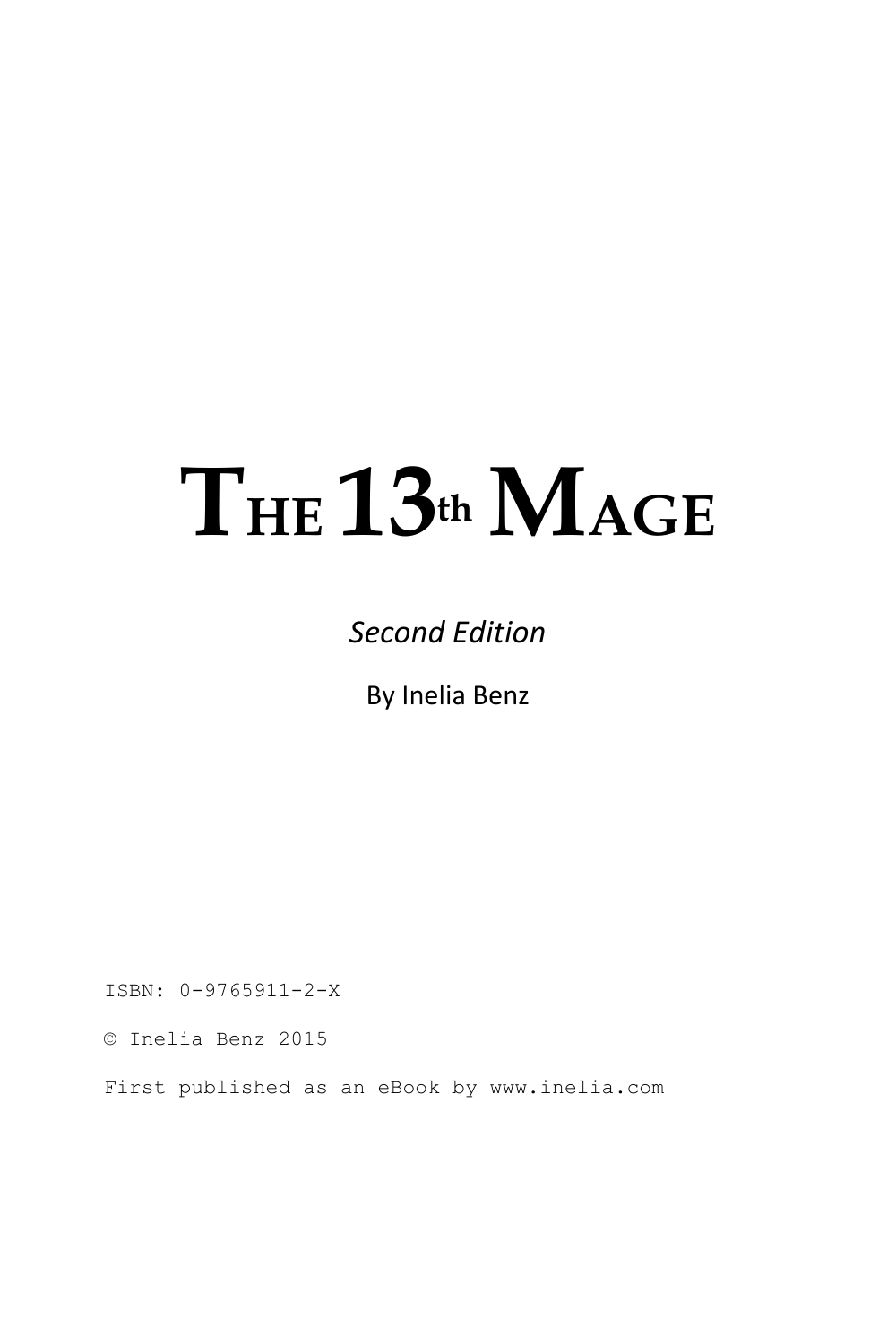*I dedicate this book to my daughter Daniela.*

Inelia Benz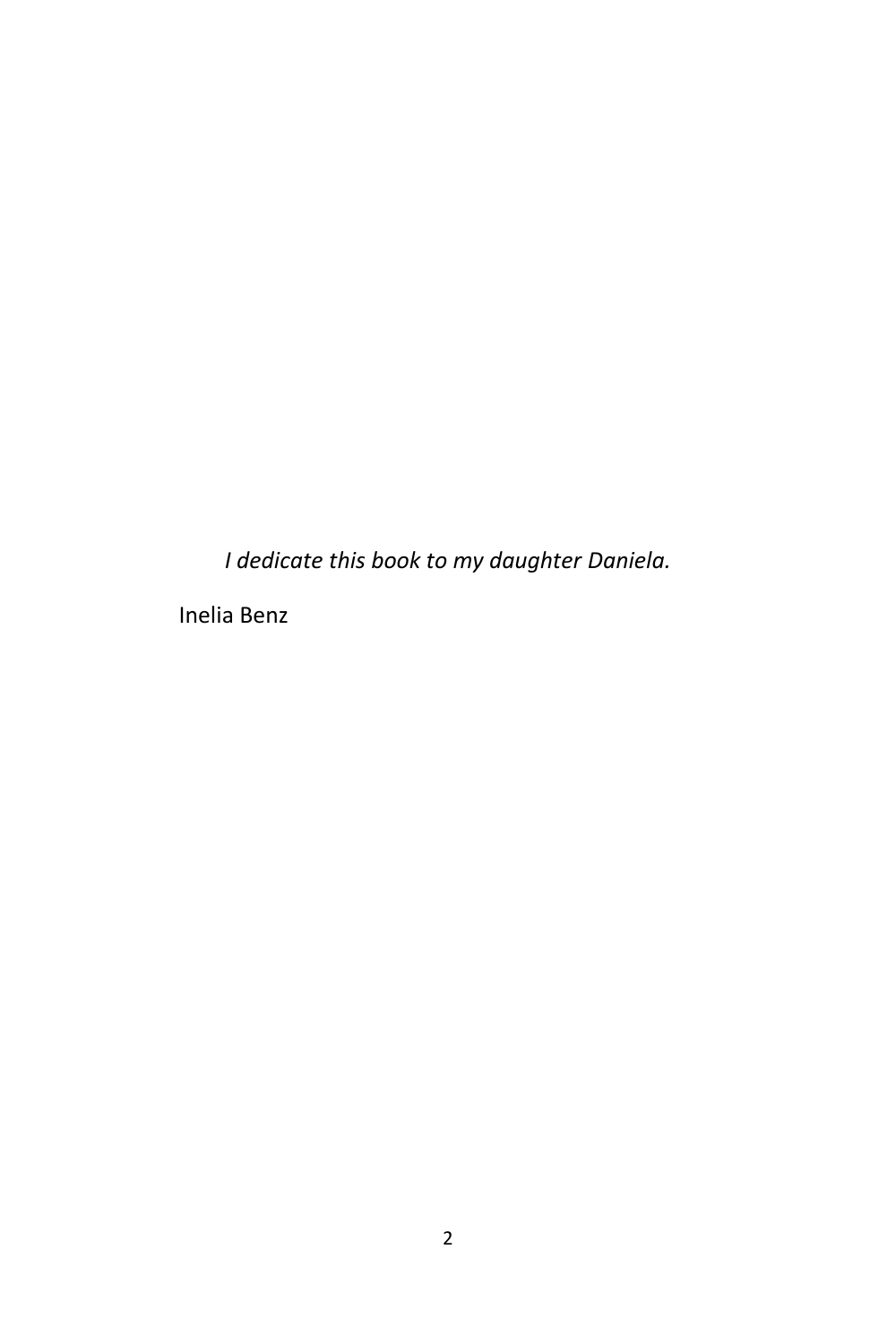### Table of Contents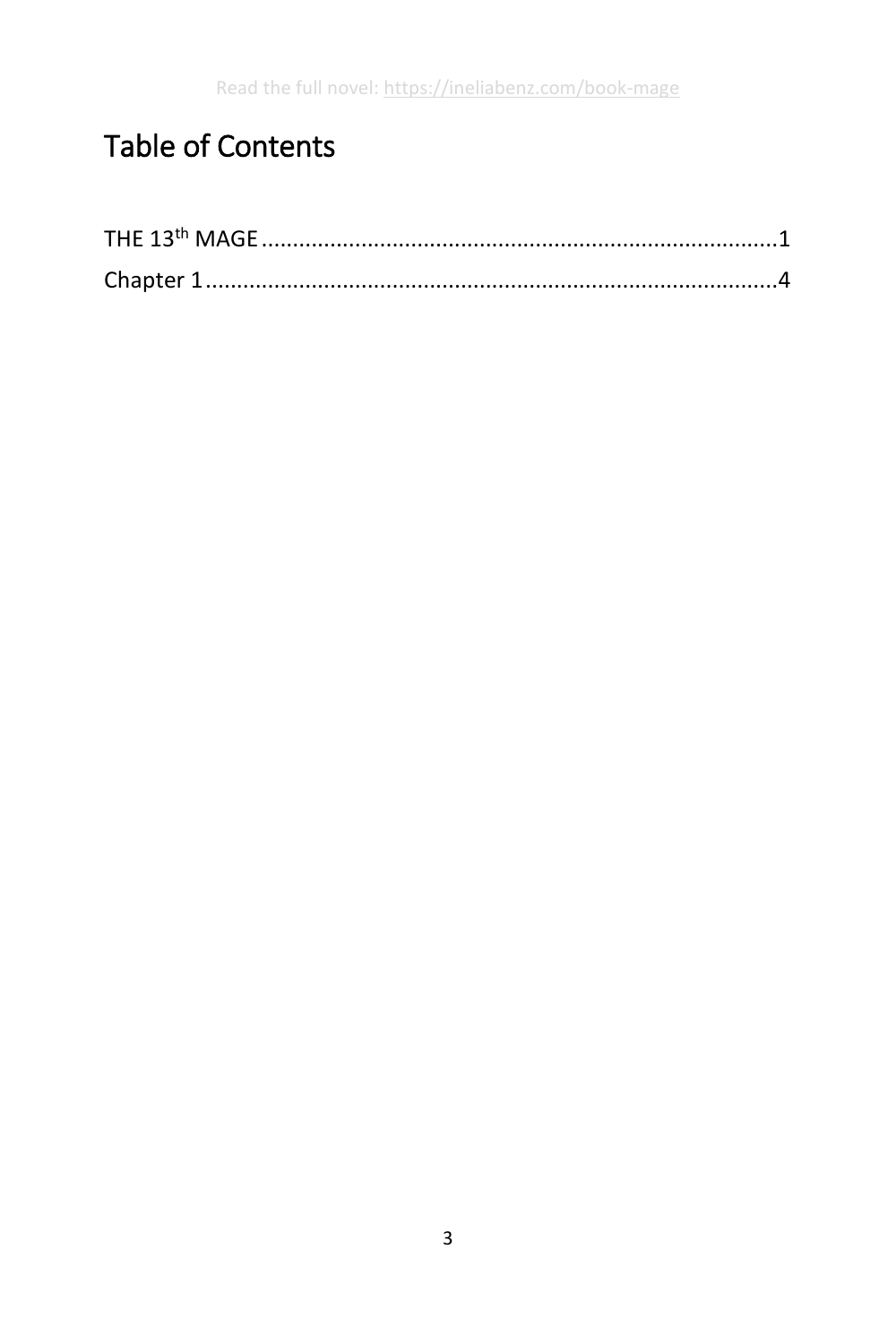## <span id="page-3-0"></span>*Chapter 1*

A slight tremor shook the small Spanish village of Santorcaz, making the swallows in the old tower fly out in fright. One or two people stopped walking, and a few put down their glasses in the bar across the plaza.

Owen put down his quill and looked out of the window. He listened to the swallows and the clouds, the breeze was whispering too. Was it time already? He went to the bathroom and stood in front of the mirror, he'd have to shave, his beard was much too long. How old was he now? Sixty? Forty? He'd have a better idea when he was shaved.

Time seemed to fly in Santorcaz. It was a pity he had to leave the village. Coming out into the world meant a huge amount of paperwork and adaptation. If only he hadn't made that promise to Aeoife he would be able to stay invisible for a few more decades and get some real work done.

"What was that tremor Owen?" Said a rasping voice coming from the dreaded face that looked at him from behind the mirror's reflection.

"Great Rossini, it's a great honor to have you in my humble abode. If I may be of assistance, I believe it is a Keeper moving through the dimensions."

Great Rossini was the Staff Holder, the Great Elder, The One To Be Obeyed. And although Owen didn't particularly want The Great Rossini to know that a Keeper was moving through the dimensions he had no way of lying. He knew that the best way to avoid having to tell Rossini about his personal work was to keep it so hidden, so quiet, that he would never ask about it at all.

"Do you know what it is the Keeper wants Owen?"

"Yes, Great Rossini, it is a matter of the witches."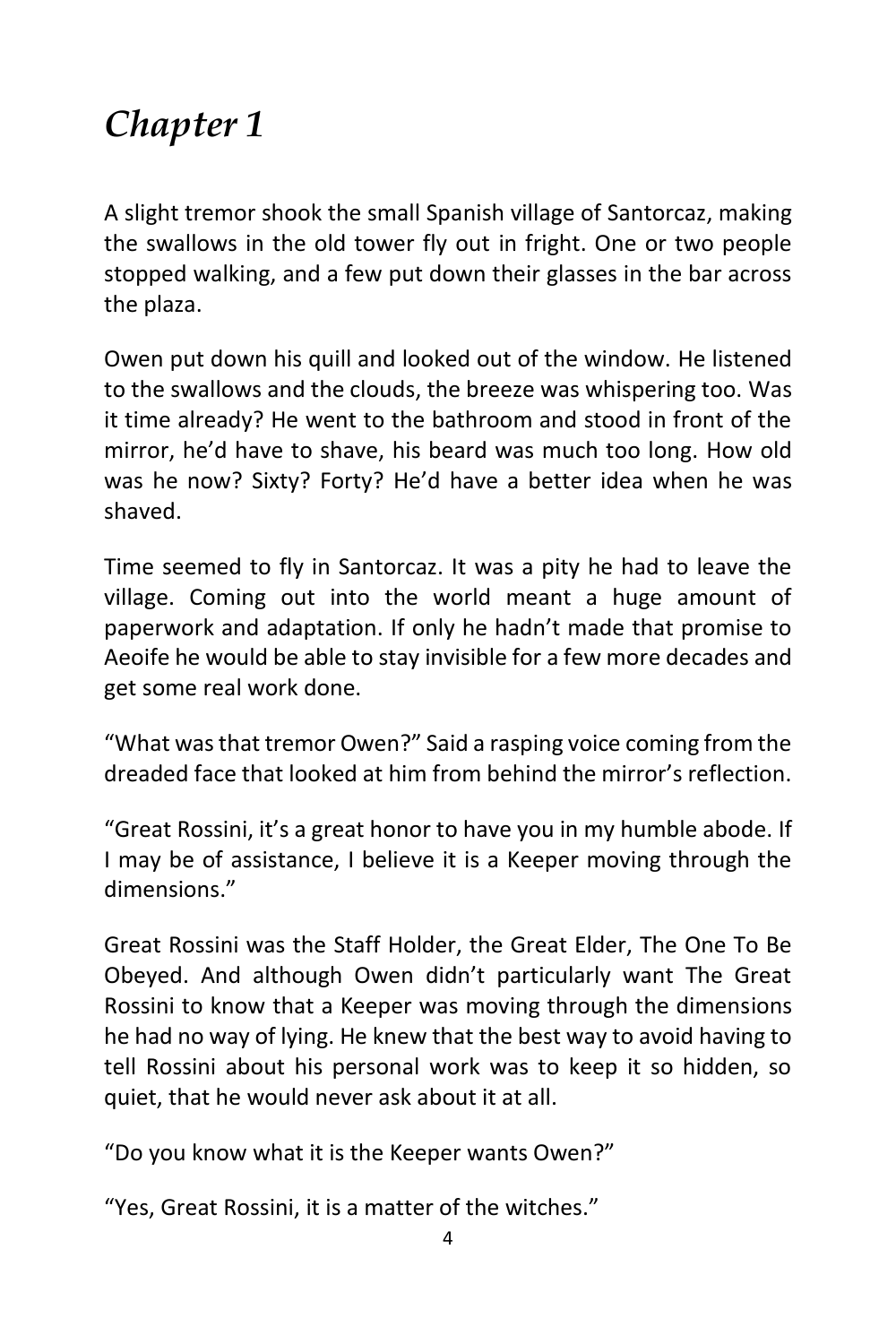#### "How come you by this information?"

"My stepmother, she informed me of the Keepers arrival today."

"Witches… well, can't be anything important then. Be well Owen, it is not healthy to be mixing with those types, but seeing as it is your stepmother I shall let it pass," said the spectral image before vanishing.

Owen sighed in relief, he couldn't remember the last time he'd had a visit from the Great Rossini, but it was not something he looked forward to, not now.

Getting the Staff wasn't a matter of education or birthright, it was simple ability, The Great Rossini had that ability and had been Holder for as long as Owen could remember.

Owen wanted the Staff.

Most other Council members were content to have been allowed to join the ranks of the Council; it was a great honor in and of itself. Owen however wasn't. He had known, from the day he found out about his nature as an Elder and the existence of the Council, that the Staff would one day belong to him.

He had traveled all worlds known to immortals, he had studied and practiced every possible craft but it was to no avail. The Great Rossini had a few hundred years advantage on him, and would forever be in front if Owen didn't do something drastic about it.

He could do something about it, if only he was left alone to do his work, but Aeoife wouldn't see the importance of his quest. No witch would. They were small minded creatures.

Now he would have to work on a promise made when he was no more than a child, it was humiliating.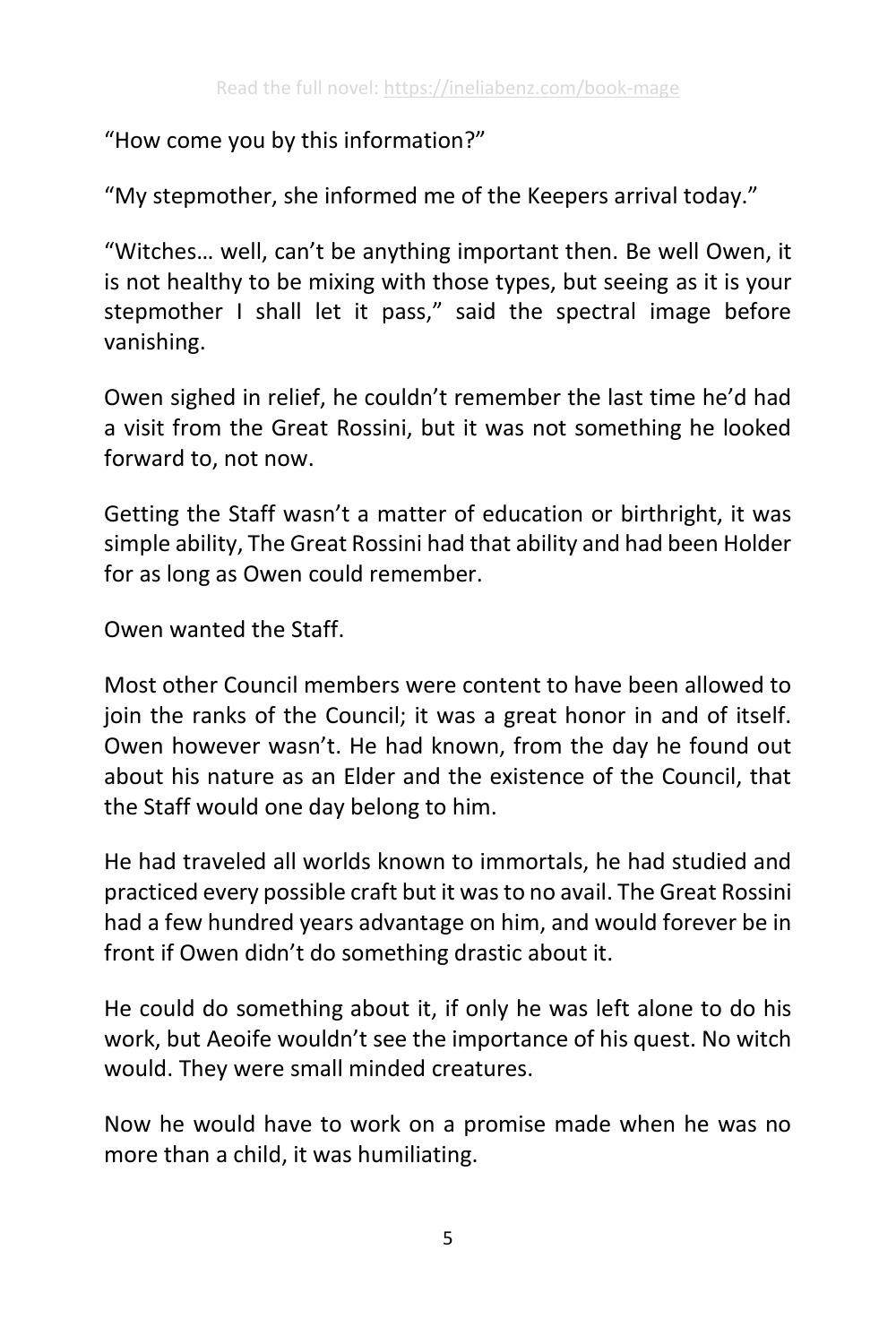To pass the Keeper's test. That is what he had promised to do as a child. Pass the Keeper's test. No two tests were the same of course; each person had a unique test especially designed for their own particular needs.

If he had chosen the Way of the Witch, he would have had to do the test hundreds of years earlier; it was something witchlings did in their teens.

If only the Way of the Witch wasn't such a simple craft he might have a chance of failing the test, he thought, and then his stepmother would leave him alone. But even if that was the case, there was also the matter of mage pride to think of, if word got out that he had failed a witch's test he would be the laughing stock.

He looked over at his ordinary staff; he didn't even bother to carry it around with him anymore, not unless other mages were around.

Not to worry, he would continue his work on the Staff in his spare time, there was really no way he would let The Great Rossini increase his advantage.

Now that he thought of it, he realized Rossini must be completely insane, no one in their right mind would insist on being called Great anymore, even though it was the right title for that post.

He put down the shaving blade and stared in horror at his new face in the mirror. He had clearly lost track of time and now didn't look older than twenty! His hair was jet black, not a spot of white anywhere, and his eyes looked larger than he remembered them, bright too, shinning. He couldn't believe it. This explained his thoughts about the Great Rossini. After all he himself had always wanted to be called The Great Owen when the Staff came to him.

The Great Owen.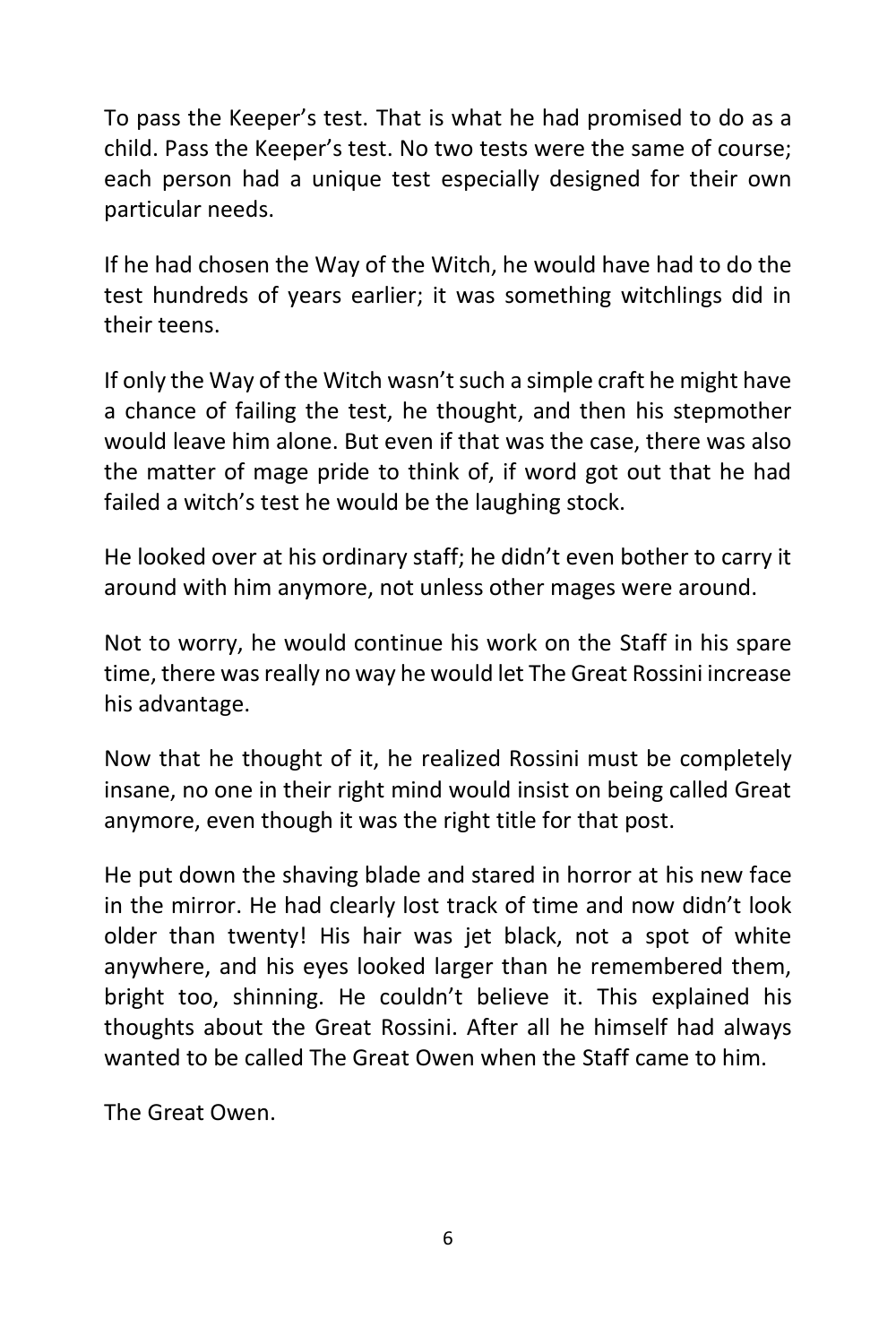He laughed out loud, laughed so hard his belly ached. He was hungry, he was starving! Dammed be youth! Next it would be spots and uncontrollable erections!

He opened the window and smelled the air, freshly baked bread and cakes, local magdalenas probably. He hadn't had magdalenas for years. It was the Spanish version of muffins, he loved them.

As he walked toward the bakery he could feel the mid-morning sun hitting his pale skin, he couldn't remember the sun burning so much before.

*"Pedro, Maria's teenage son, likeable young man,"* he projected before walking into the bakery.

Mrs. Martinez was serving Carlos, the garage attendant; Owen remembered watching them play in the plaza when they were no more than toddlers.

"Hola Pedro, how is your mother today?"

"She's fine Mrs. Martinez. I'll have two breads and a bag of Magdalena's."

"Tell her I asked after her won't you," said Mrs. Martinez handing him his bread and cakes in a bag. He noticed her breasts as she leaned over the counter and was unable to move his arm to take the bag. He blushed uncontrollably finding himself incapable of taking his eyes off the little bit of black laced brassiere showing just where Mrs. Martinez's breasts met.

The older woman smiled and leaned a little more, "come back at two," she said, "I always have a few partitas left over, no charge."

As he took the bag he felt her soft warm hand touch his, making the blood in his body explode. There was nothing wrong with sex. Owen practiced it every now and then, a great way to concentrate power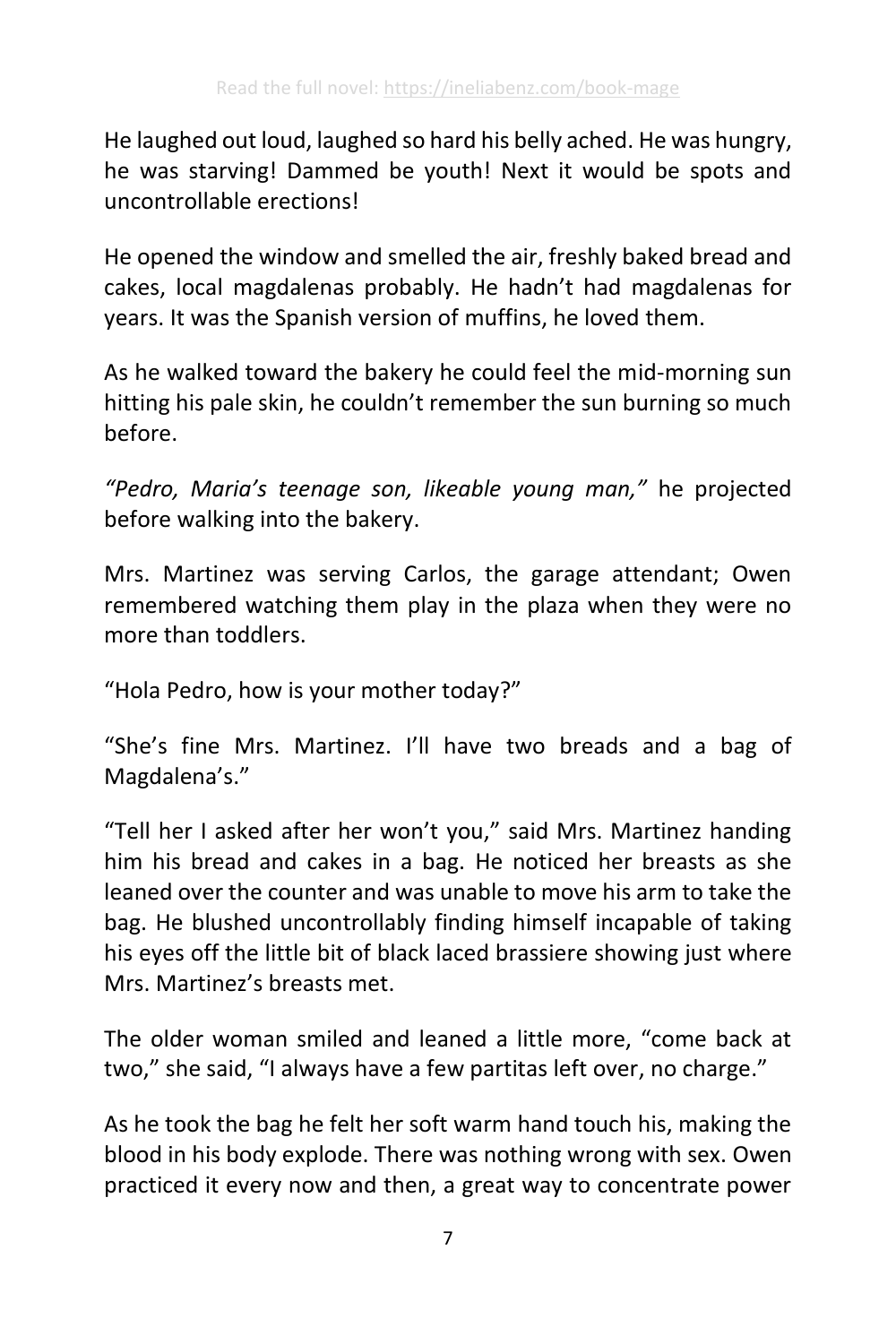for any given target. But it had been centuries since he had his body invaded by uncontrollable hormones. Mrs. Martinez looked down at his crutch, a giggle escaping her lips and he realized he had to get out, fast.

"Two o'clock then," he found himself answering and ran out of the shop.

*"Forget me until two O'clock today. Then come to me at the Fortress Tower*," he projected while making his way back to the tower.

Inside the shop Mrs. Martinez felt this would be a hot summer. Maria's boy had grown up to be a strapping fellow. She put the coins away, Carlos looked rather old these days, she thought, his mind must be going too, he had paid her too much for the bread. She went back inside to tell her husband to make half a dozen extra tartitas but couldn't quite remember who had asked for them, one of the local boys had come to buy bread and asked for them, or maybe she had simply imagined it. The heat must be getting to her head, she thought as she walked back to the front of the shop.

To ordinary mortals the old tower was an abandoned attic occasionally visited by the fortress caretaker who tuned the clock, cleared the bird nests and generally kept the place clean. The caretaker hadn't needed to go up there for years, but no one had noticed because the clock had run smoothly for decades.

It was dark up in the tower, Owen had left the window open before he left but it didn't get rid of the smell of darkness and stale dust. No place to bring a lady, he thought and started cleaning up.

Three hours later Mrs. Martinez felt her blood begin to boil, told her husband she was going to drop off the tartitas at Maria's house and ran out to meet her lover. Pedro was young enough to be her son, she had watched him play in the plaza as a young boy, but it didn't matter much, no one would ever find out.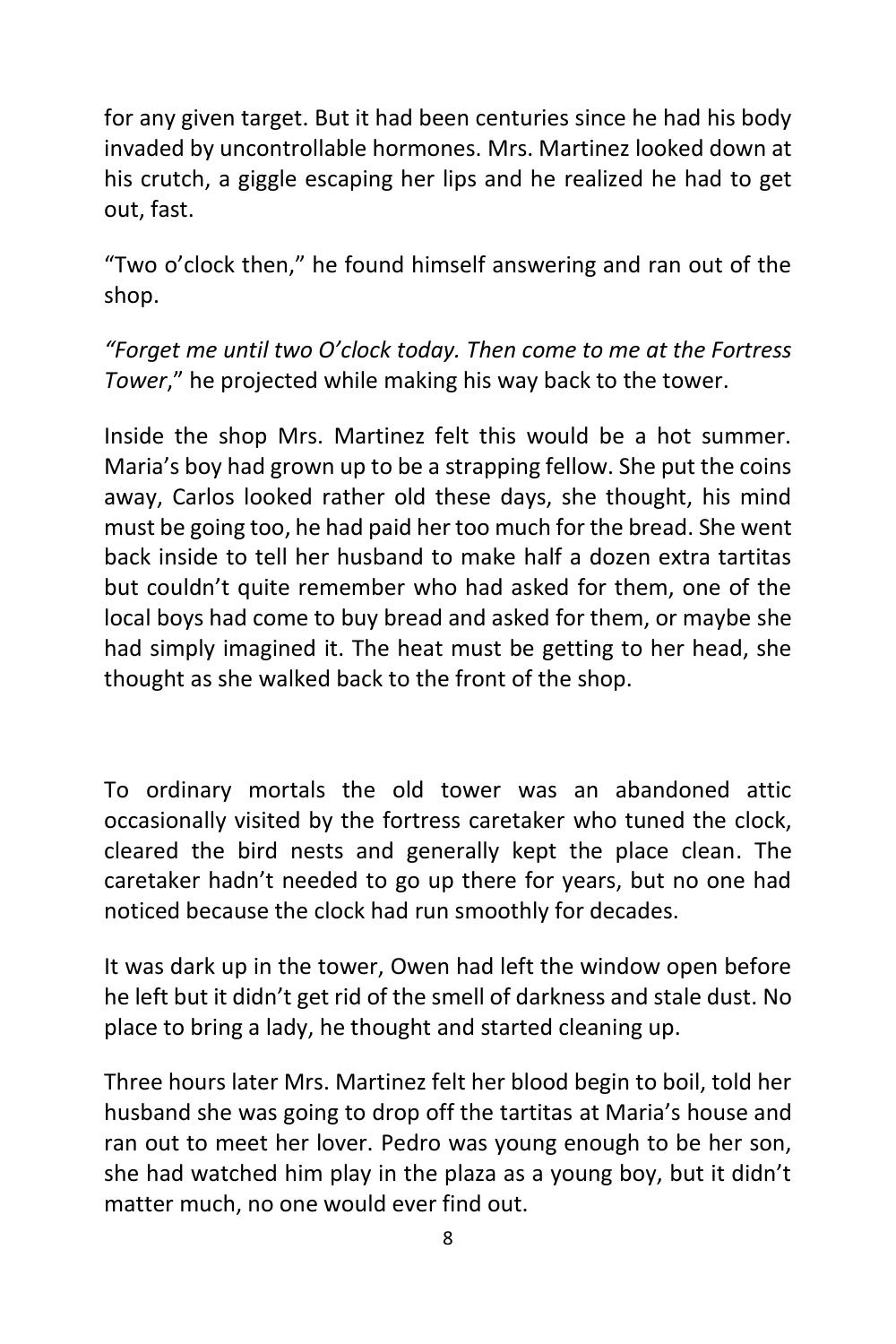Two hours later Owen was on a bus to Madrid, a large smile plastered all over his face.

It was the year 2000, he had a teenage body built like an Adonis, had more money in the bank than most people alive and more power than anyone on earth. He thought about the fifty years he had spent in the village of Santorcaz without anyone noticing him getting younger, or wondering how he made a living, or having any thoughts about him at all as soon as he walked out of their sight and wished life was that easy in the rest of the world.

As he stepped out of the bus he noticed the air was cleaner than the last time he'd visited Madrid and the buildings were looking much better than he remembered them as well. Around him people spoke into small portable phones, women wore hardly any clothes and kids his body's age spoke a language which was completely alien to him, it made him nervous.

He had some catching up to do.

By that very evening he had acquired a portable computer, a notepad, mobile phone, new clothes, shoes and some designer sunglasses, he loved mortal technology. He loved mortals, always had and always would. He started getting an erection and thought of quills and cauldrons to make it go away. He would have to start aging pretty quickly or his youthful body would take him over completely, shopping like that was unnatural.

Women stared at him as he sat at a strange café that had replaced the quiet one he used to frequent all those years back. Young women, old women, beautiful women, half naked women, old women who were a fraction of his age. Women showing their shoulders and thighs. He put the laptop on his lap, and blushed against his will. Men stared at him too, this was getting worrying. The plan had been to get to around the age of fifty-five, that was a good biological age for a man, emotionally stable, mentally mature, and physically controllable.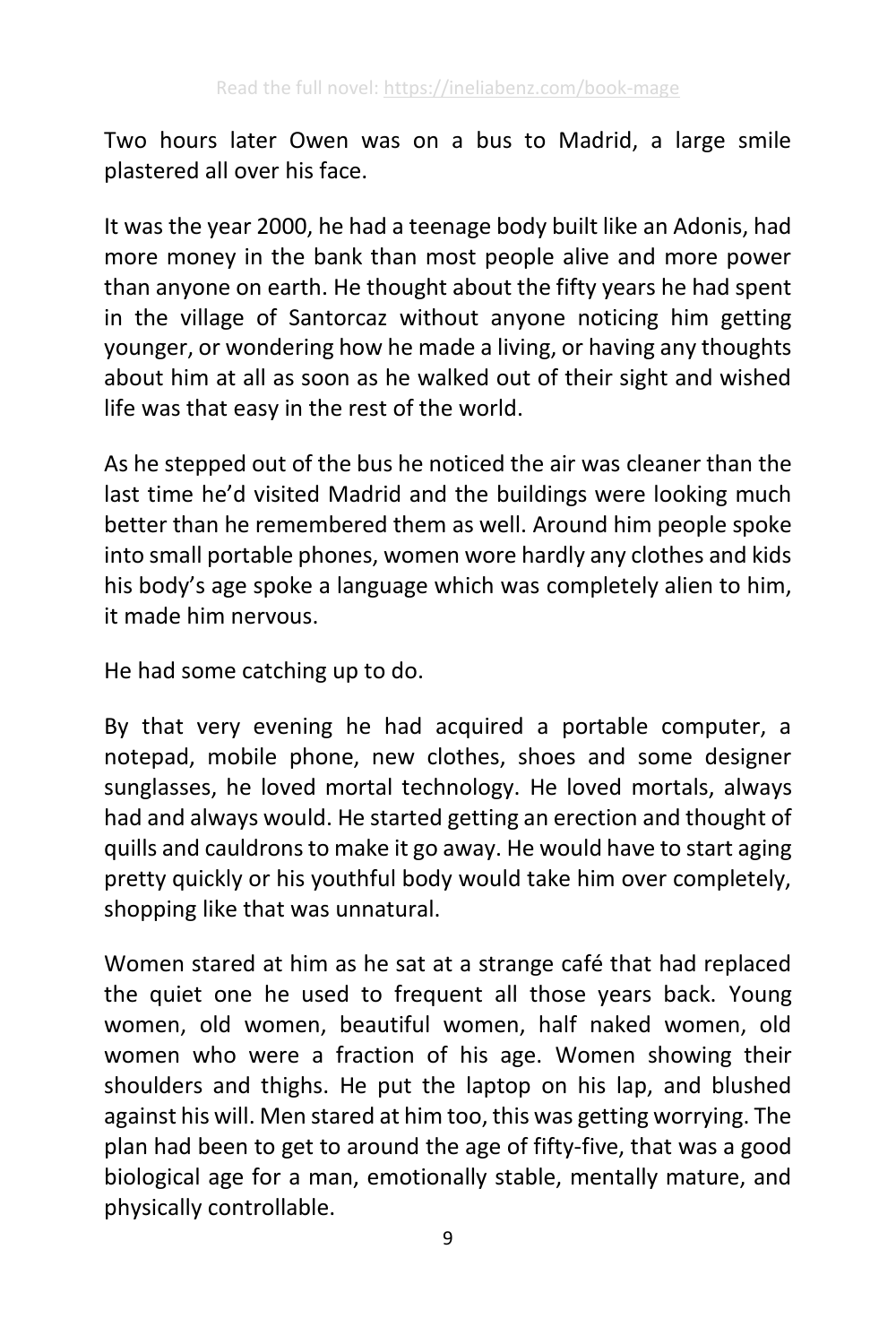A slight tremor shook the city, people carried on chatting into their mobiles and hurrying this way and that. The Keeper, as mages called them, had arrived. The feeling was powerful enough for him to notice, yet intangible. More like a fleeting aroma in the breeze.

"My God, what on earth have you done to yourself!" said an old woman who sat beside him and who was now laughing so hard her wrinkled face had gone completely red.

He looked around to see whom she was talking to.

"You," she said poking him in the chest.

Startled at her impunity he scanned her aura, some skilled mages could pass themselves as mortals for a short while, but this one was just a mortal old woman, judging by the way she was behaving he concluded she was insane.

"Who are you who takes our Lord's name in vain?"

The old woman stared at him and laughed louder than before, people were looking at them.

He gave her an invisible little push that would have thrown any mortal to the ground.

The old woman carried on laughing at him, not budging from her seat, he shuddered, he had been expecting the Keeper yet was unable to feel its presence next to him, it looked, well, so ordinary.

After calming down and sighing deeply, the old woman looked deep inside him, "don't be surprised," she said, "not many people can identify me the first time around, I guess you were expecting a man, hmm? Get me a cold lemonade and some of those nice Spanish tartitas."

He blushed again and called the waiter, he knew he was in mortal danger but unexplainably he was more worried about the Keeper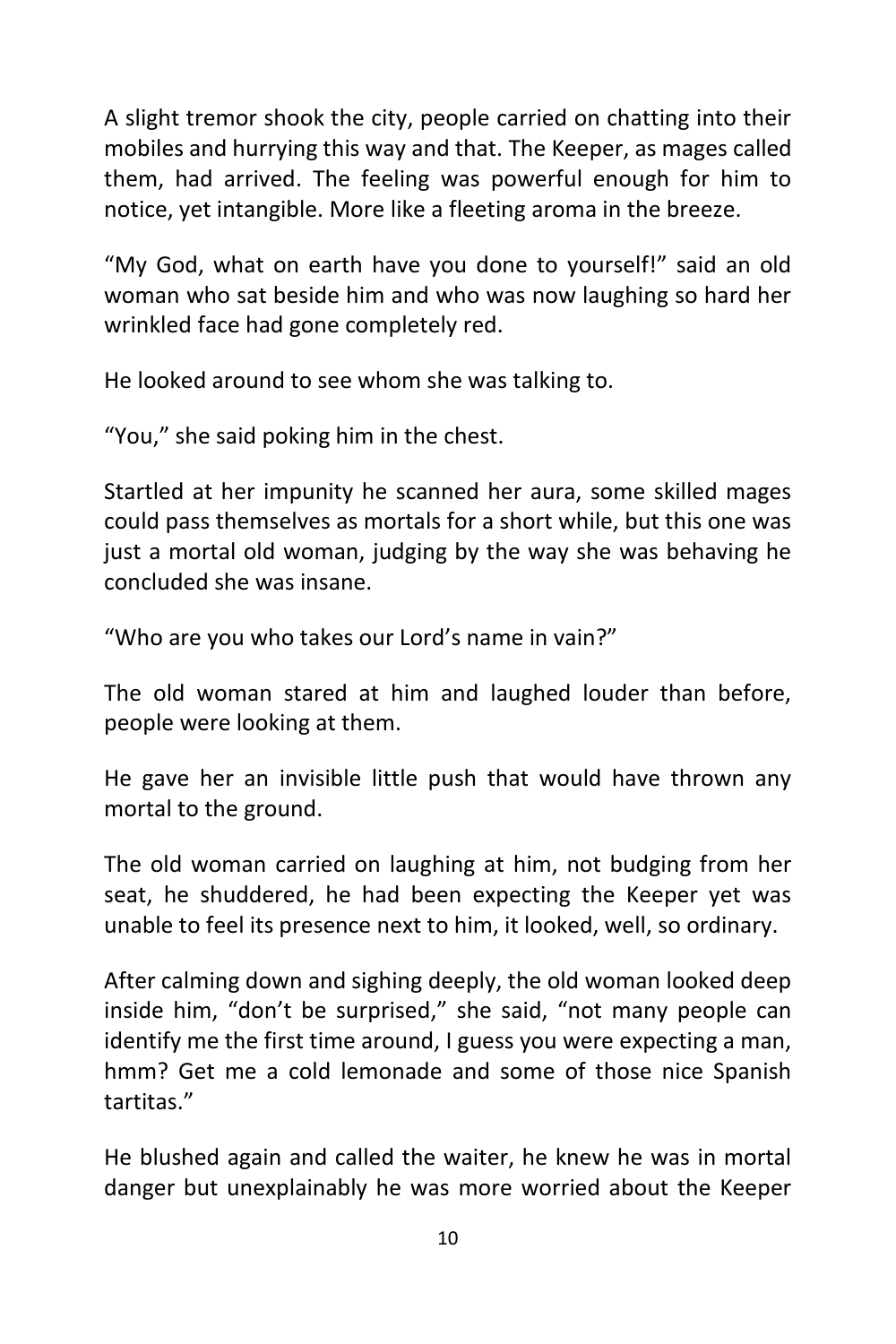watching him all the time, he found the thought disturbing, he wondered if she had been observing him a few hours earlier, the feeling was unprecedented. Still, insulting a Keeper was not something any sane person would do, unless they were tired of living forever.

He wondered if the test was simply the ability to survive a meeting with this strange being.

"Thousands apologies, Keeper, I didn't realize… I mean if you will excuse my most thoughtless behavior, I …" he blurted out when his tongue finally unfroze.

"Quiet boy. Aeoife should have taught you some manners before sending you out into the world."

They sat there for an eternity.

Half an hour later she finished her last tartitas and cleaned her lips.

"I know that the Staff is very important to you Owen, I have been observing you for many years now."

Owens eyes widened, his thoughts raced one against the other, a Keeper, a member of the most powerful race in the known universe, was sitting next to him and it was interested in his quest. Now, that was something which did interest him, maybe the test thing was not going to be a waste of time after all.

"I am honored…" he said before she shushed him again.

"As you well know, witches have powers different to those of elders."

He knew that.

Owen had been raised by a witch. She had adopted him for a few years while his powers were still dormant. Once he awakened to the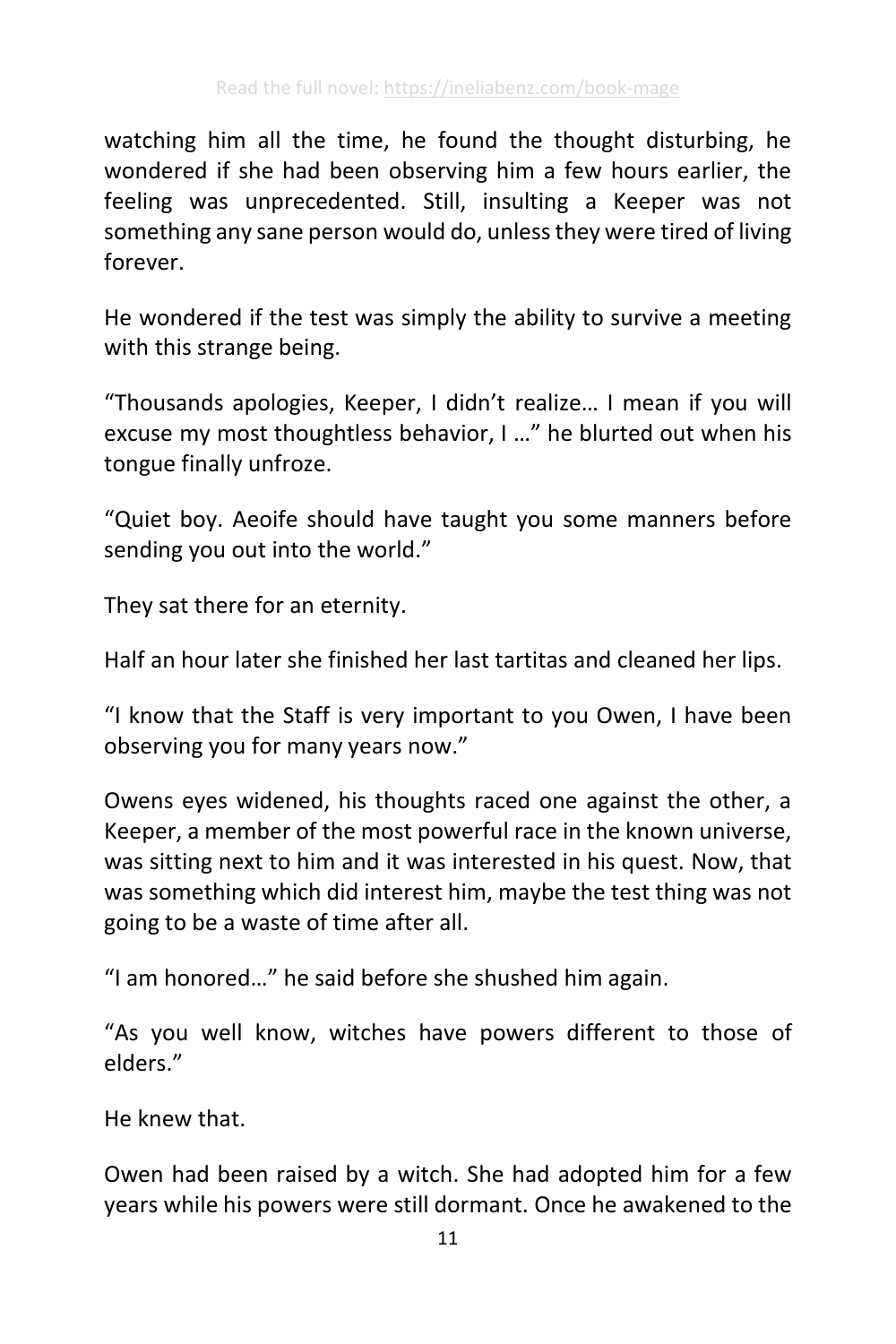power she no longer needed to protect him and sent him packing. In his lifespan the time spent with Aeoife, his adoptive mother, had been very short. But it was long enough for him to observe that witches, although small minded and lacking in ambition, had a certain something, a sort of wisdom, which he couldn't grasp.

"It's nature you see, witches are born creators, and elders are born manipulators. Many witches in this world today could take that Staff from your rival in a matter of seconds. Yet I have still to meet a witch who is interested in your little Council."

His mind raced to catch the implications of that statement. Witches were as powerful as the Staff Keeper, or more so, and had no interest in the Staff. A plan started forming in his mind. Maybe passing the silly test was not so silly. Maybe fate had intended for him to learn the ways of witches so he could realize his dream.

Not many immortals had ever seen a Keeper. Keepers usually disappeared into the Light and seldom showed themselves in any dimension. They had been known to appear every now and then on the ethereal or material world and partake in the lives of a mortal or immortal. Aeoife had told him he would be one of those people, she had made him promise that after meeting the Keeper and he passed the test, he would practice the Way of the Witch for a hundred years or more. Keepers' reasons were not known and not questioned. This particular appointment had been arranged over a thousand years earlier, and he could see now that it was more of an interview than an appointment. Elders didn't normally become witches. As far as Owen knew, no elder had ever become a witch. But if what the Keeper said was true then all he had to do to get the Staff was to pass the test and became a witch.

"Concentrate on the question at hand Owen."

He sat up and choked on his iced coffee.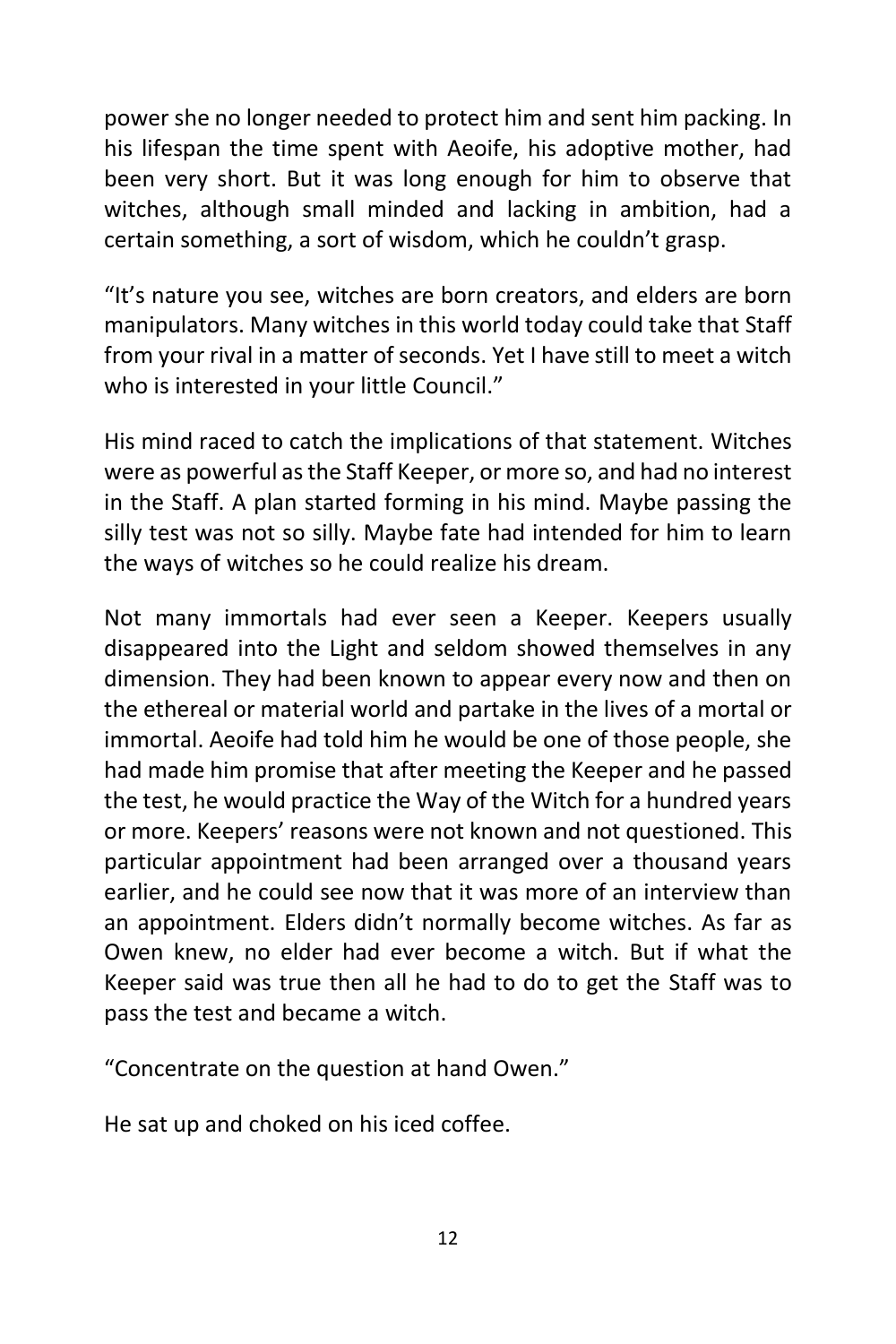"It is very hot at this time of year here in Madrid, I never much liked the heat," she said and passed him a bag, "this is for the Thirteenth." She added.

She took a fan out of her handbag and cooled herself down.

There was something soft inside the brown paper bag. Maybe it was a cloak or something of that nature. Who, what or when was the Thirteenth? He wondered.

"Mages evolved much faster when they were mortals, relatively faster that is. Did you know that Owen?"

"No, Ma'am."

"I didn't think you did," she said and patted him on the head like one would a child. "You see, it is about going back to the Source. When we used to die we could go back to the Source for a while and rehabilitate our capacities, our knowingness and our energy. But since humans discovered how to keep their bodies alive indefinitely and called themselves witches or elders, progress has been much slower, much slower. You should have developed rehabilitation methods at the same time, a way to regain capacity, knowingness and energy while still in the material universe. As it stands, only one of you has worked it out and his solution is by no means a method I would recommend, it is more like turning back the clock. There are certain dynamics in his actions he did not take into account. What do you think is your biggest strength Owen?"

"I… well, my abilities as a mage I guess, my intelligence, my knowledge of mortals."

They stared at the people walking past, a mother and her two teenage children, a group of youths, an old couple and three girls.